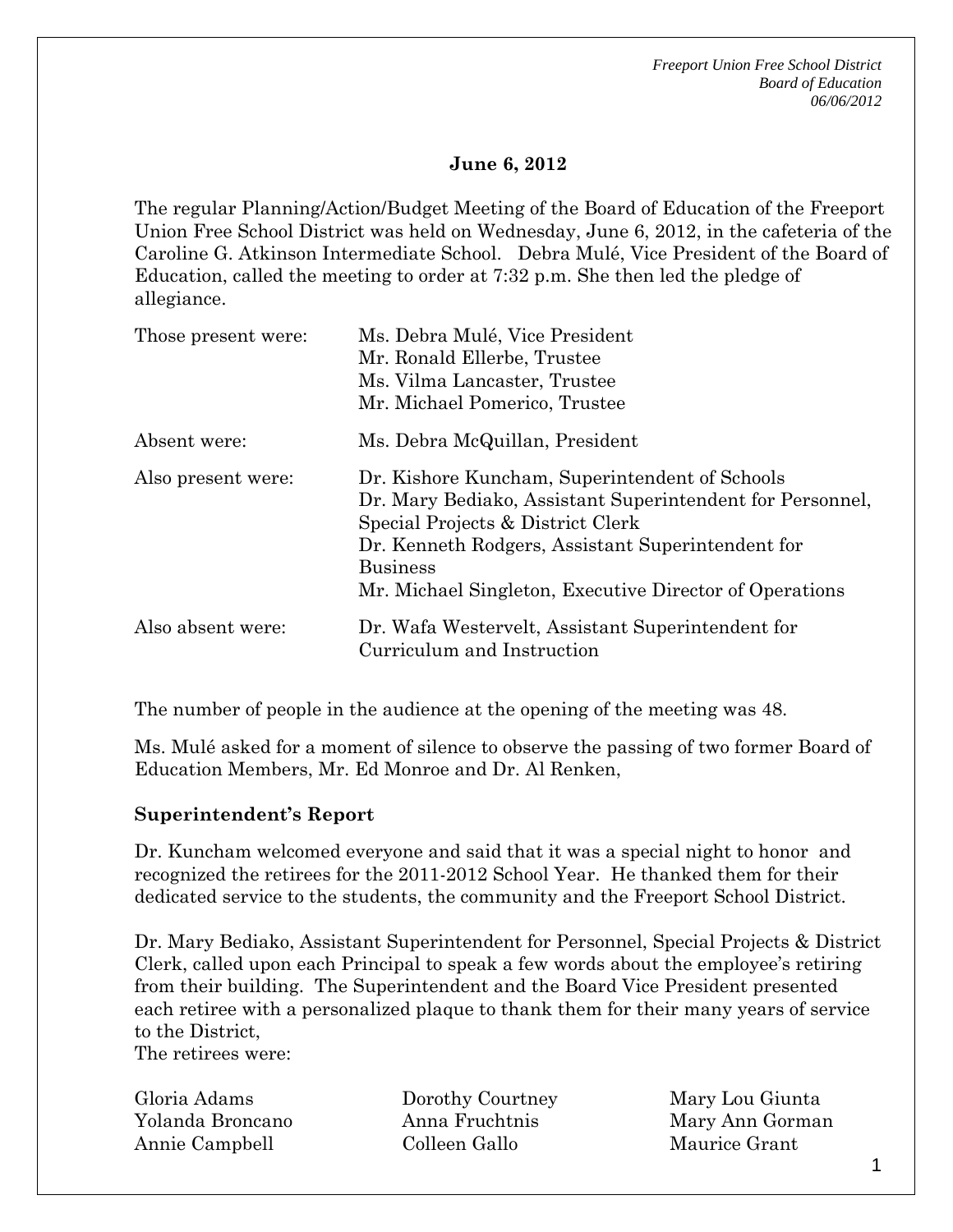Anne-Marie Hudley-Simmons Ernest Kight, Jr. Eleana Koondel Connie Lynam Susan Meluzio Samuel Nepote

Valerie Piali Marian Rizza Mary Jean Tucker Patricia Payne John Schreiber Janet Sganga Lynda Bouyer

Martha Yako Carolyn Gear-Thompson Ettore Cafarelli Dolores Swick

The Superintendent was also proud to announce:

- New York State School Boards recognized Mr. Ronald Ellerbe, Trustee, for his extensive time and effort, with the Board Mastery Award.
- Rose Luna, Librarian at Freeport High School, is the co-author of a new book, "Make A Big Impact @ Your School Board Meeting."

Dr. Kuncham announced the resignation of Dr. Kenneth Rodgers, Assistant Superintendent for Business. Dr. Rodgers thanked everyone for the opportunity to work in the District.

The Superintendent also announced that Standard and Poors has reaffirmed the District's Bond Rating at AA.

At 8:35 pm a short break was called to congratulate the retirees. The meeting was called back in session at 8:53 pm.

The Superintendent comments continued:

Revised Policies and Code of Conduct

 Dr. Kuncham called upon Mr. Michael Singleton, Executive Director of Operations to expand on the need to revise policies # 7550 (Dignity for All Students), # 8242 (Civility, Citizenship and Character Education/Interpersonal Violence Prevention Education) and the Code of Conduct.

Annual Professional Performance Review (APPR)

 Dr. Kuncham called upon Dr. Mary Bediako, Assistant Superintendent for Personnel, Special Projects & District Clerk to explain to the Board and the public about the mandated evaluation procedures that must be in effect in all school districts. Dr Bediako gave a power point presentation, as attached. Dr. Bediako remarked that the development of the APPR plan is very complex and she thanked the Administrators Association and the Teachers' Union for working collaboratively with the district to meet the July 1, 2012 deadline.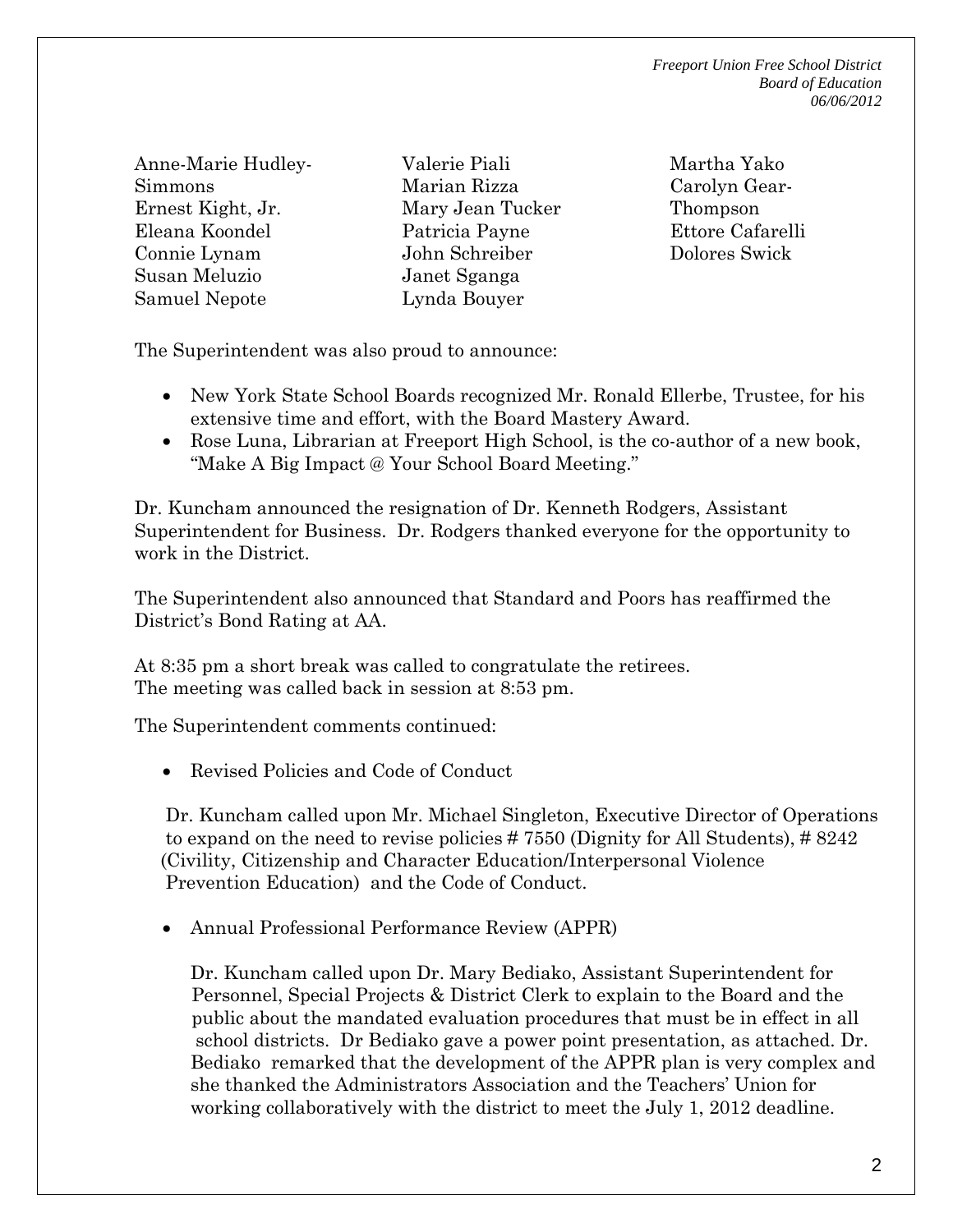Mr. Ellerbe made a motion to amend the agenda and add item #7 and item #8 to the agenda. Ms. Lancaster seconded the motion.

The vote was unanimous, Ellerbe, Lancaster, Mulé and Pomerico.

#### **Questions from the Public**

The public was given the opportunity to address the Board of Education. Each speaker was allowed to address the Board for four minutes on any topic. The Board and administration addressed the comments from the public.

#### **Items for Action**

On a motion by Mr. Ellerbe and a seconded by Mr. Pomerico the following item was approved:

# **CSE/CPSE Minutes**

**BE IT RESOLVED,** that the Board of Education of the Freeport Union Free School District hereby accepts the minutes of the meetings of the committees on special education and preschool special education for the following dates:

March 5, 8, 9, 12, 19, 20, 21, 22, 23, 24, 26, 27, 28, 29, 30, 2012.

April 2, 3, 4, 5, 6, 16, 19, 20, 23, 26, 30, 2012.

May 1, 2, 3, 4, 7, 8, 9, 10, 11, 14, 16, 18, 20, 2012.

The vote was unanimous, Ellerbe, Lancaster, Mulé and Pomerico.

On a motion by Mr. Pomerico and a seconded by Mr. Ellerbe the following item was approved:

# **Resolution to Approve Overnight Student Travel**

**BE IT RESOLVED,** that the Board of Education of the Freeport Union Free School District hereby authorizes Freeport High School to conduct a field trip to Lakehurst Air Force Base in Wrightstown, New Jersey from June 1st through June 3rd,2012 for NJROTC students for the purpose of communication skill development and Leadership Training in an actual military setting.

**BE IT FURTHER RESOLVED,** that said authorization is subject to availability of chaperones and to Freeport High School's compliance with all insurance, health, safety and financial guidelines as indicated in the Administrative Procedures.

The vote was unanimous, Ellerbe, Lancaster, Mulé and Pomerico.

On a motion by Ms. Lancaster and a seconded by Mr. Ellerbe the following item was approved: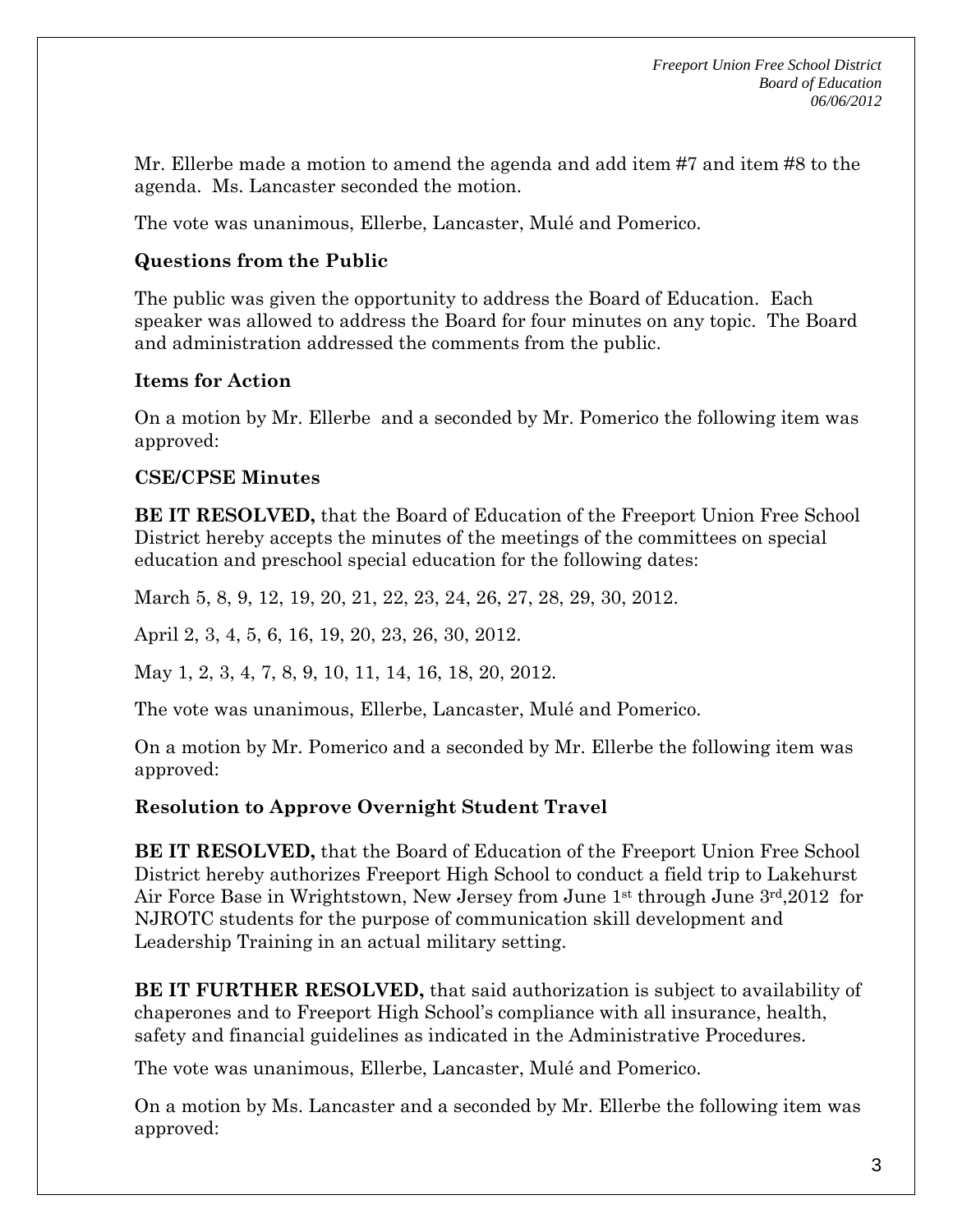#### **Acceptance of a Scholarship**

**BE IT RESOLVED,** that the Board of Education of the Freeport Union Free School District hereby accepts with gratitude a scholarship to be known as the Mr. Ernest Kight, Jr. Scholarship. The award will be in the amount of \$100 and is to be awarded to a Freeport High School Senior to keep the memory of Mr. Kight and his legacy in the minds of the students and faculty. The criteria for the award are as follows: a graduating senior who has earned the highest score on either the Global History or U.S. History Advance Placement Exams; Student has been accepted to a College/University and will pursue his or her studies in a Social Studies related field; Student must demonstrate Mr. Kight's passion for travel and exemplify his character. This scholarship is made possible by the Faculty and Clubs at Freeport High School.

The vote was unanimous, Ellerbe, Lancaster, Mulé and Pomerico.

On a motion by Mr. Ellerbe and a seconded by Mr. Pomerico the following item was approved:

# **Acceptance of the First Reading of the Revised Code of Conduct**

**BE IT RESOLVED,** that the Board of Education of the Freeport Union Free School District hereby accepts as a first reading, the revised Code of Conduct for 2012-2013 School Year.

The vote was unanimous, Ellerbe, Lancaster, Mulé and Pomerico.

On a motion by Mr. Pomerico and a seconded by Mr. Ellerbe the following item was approved:

# **Acceptance of the First Reading of the Board of Education Revised Policies**

**BE IT RESOLVED,** that the Board of Education of the Freeport Union Free School District, that as a first reading, hereby acknowledges the receipt of and has had the opportunity to review the Board of Education Revised Policies as attached; Dignity for All Students #7550

Civility, Citizenship and Character Education/Interpersonal Violence Prevention Education #8242.

The vote was unanimous, Ellerbe, Lancaster, Mulé and Pomerico.

On a motion by Ms. Lancaster and a seconded by Mr. Pomerico the following item was approved:

# **Appointment of an Underwriter for Qualified School Construction Bonds**

**BE IT RESOLVED**, that the Board of Education of the Freeport Union Free School District hereby appoints Roosevelt and Cross, Incorporated, as the underwriter for the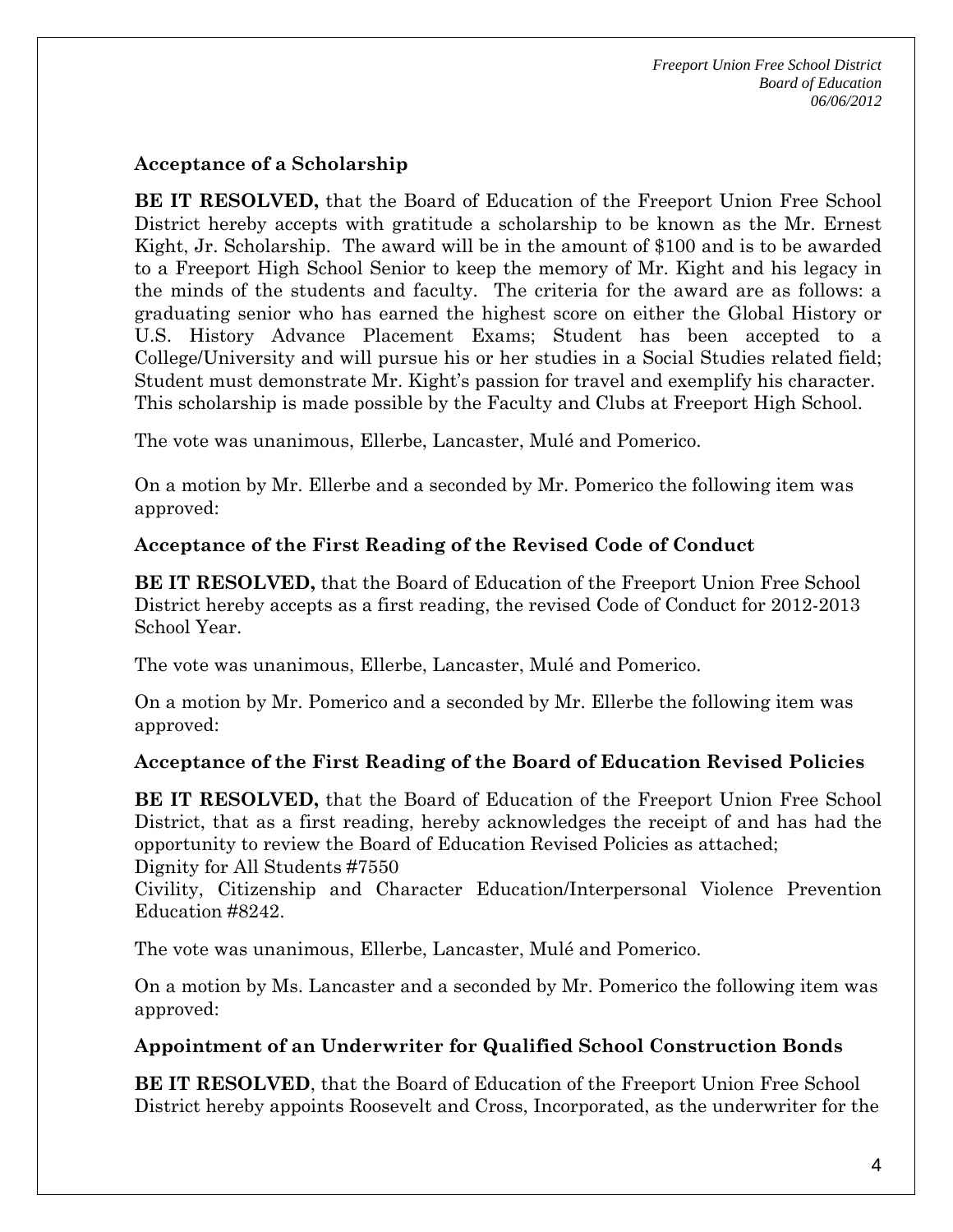sale of the \$5 million Qualified School Construction Bonds per the District's schedule for the bond sale.

The vote was unanimous, Ellerbe, Lancaster, Mulé and Pomerico.

On a motion by Mr. Ellerbe and a seconded by Mr. Pomerico the following item was approved:

# **Resignation of Staff**

**BE IT RESOLVED**, that the Board of Education of the Freeport Union Free School District hereby accepts the letter(s) of resignation from the following staff member(s) as listed below:

**Dr. Kenneth Rodgers**, Assistant Superintendent for Business, effective June 30, 2012, for personal reasons.

**James Robinson**, Director of School Facilities, effective June 30, 2012, to accept another position in the District.

The vote was unanimous, Ellerbe, Lancaster, Mulé and Pomerico.

On a motion by Mr. Pomerico and a seconded by Mr. Ellerbe the following item was approved:

# **Appointment of Administrative Staff**

**BE IT RESOLVED,** that the Board of Education of the Freeport Union Free School District hereby appoints **James Robinson** as Executive Director for Business, a probationary appointment effective July 1, 2012. Annual compensation will be \$130,000.

**BE IT FURTHER RESOLVED,** that the Board of Education of the Freeport Union Free School District hereby authorizes the President of the Board of Education to sign individual benefits agreement on behalf of the School District and James Robinson

The vote was unanimous, Ellerbe, Lancaster, Mulé and Pomerico.

# **Executive Session**

At 9:23 p.m. Mr. Ellerbe moved to adjourn to executive session for three specific matters of personnel and one mater of real estate. The motion was seconded by Mr. Pomerico and passed unanimously.

The vote was unanimous, Ellerbe, Lancaster, Mulé and Pomerico.

At 10:09 p.m., on a motion by Mr. Ellerbe and a second by Ms. Mulé the Board returned to open session. The motion carried unanimously.

The vote was; Ellerbe, Lancaster, Mulé and Pomerico.